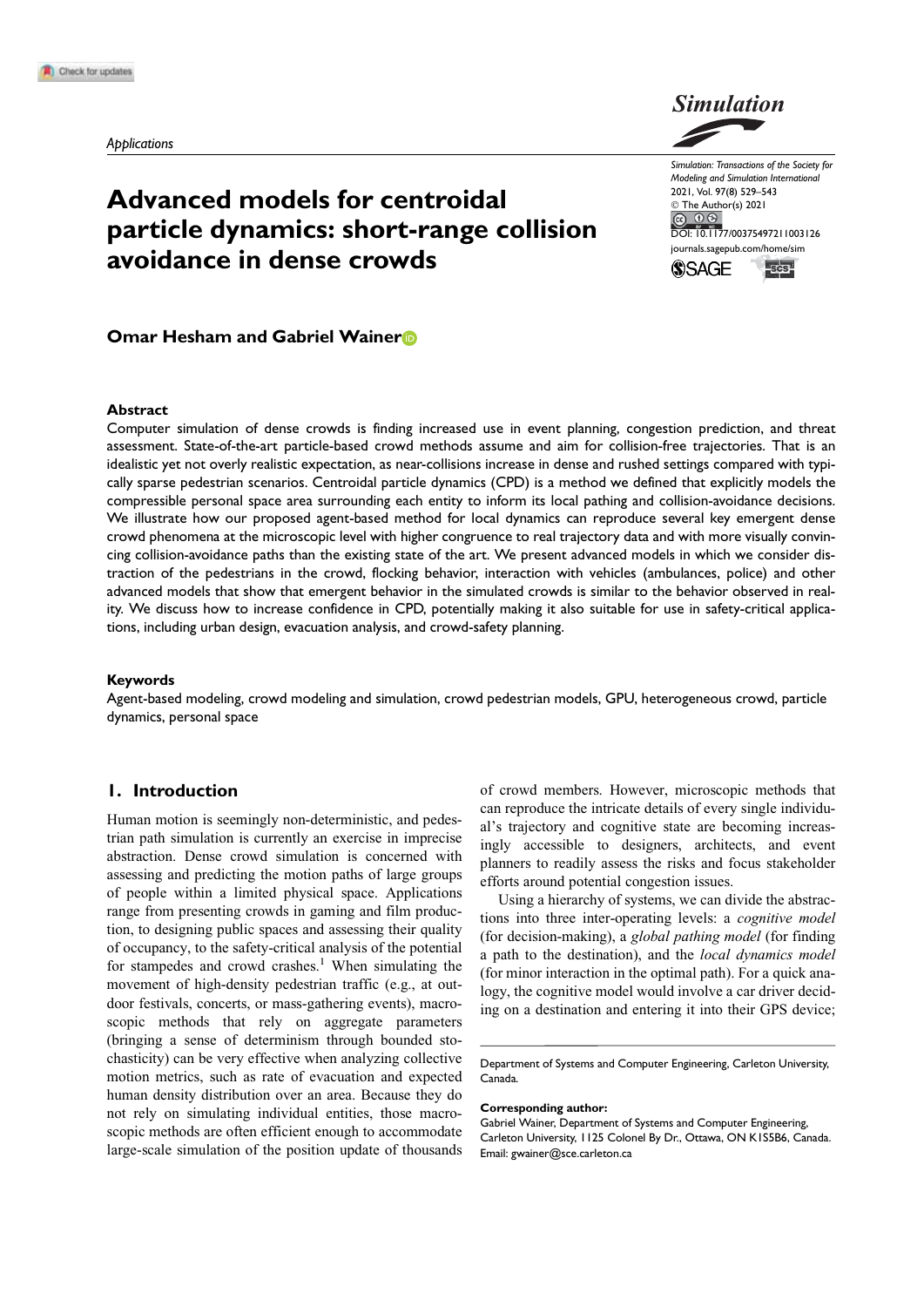

Figure 1. Dense pedestrian activity at Shibuya crossing, Tokyo, Japan; CPD pedestrian simulation.

the global pathing model would use the navigation service to suggest a route; and the local dynamics model would take care of the driver control over the car (e.g., lane switching, overtaking slower cars, collision avoidance, etc.). While there are crowd-simulation methods that blur the lines and attempt to solve more than one level simultaneously (e.g., Continuum Crowds), $^2$  this hierarchical view encourages separation of concerns (e.g., the GPS navigation model is not expected to also be a self-driving local avoidance model) and allows further experimentation and mixing of components and solutions from various sources.

The main contribution of this research focuses on advanced modeling of local dynamics of dense crowds, with the assumption that the cognitive and global pathing is modeled adequately by other methods, and they can feed their desired destination into our local dynamics model. The research presented here focuses on the modeling and simulation of motion paths adjustments (i.e., trajectory of entity's center of mass) in response to changes in an entity's short-range environment (roughly an arm's length); particularly for high-density scenarios.

Our research provides new methods for avoidance and steering decisions that each entity makes in response to the position of other entities or obstacles. We use the term personal space (PS) to refer to that short-ranged area of interest. At this level of density, we do not consider psychological factors. To this end, we present a novel areabased penalty force that operates on the premise of PS preservation and we demonstrate promising results obtained from simulation on consumer-grade graphics hardware. The method, called centroidal particle dynamics (CPD), is an explicit 2D model of the dynamics of response to violations of PS. It is implemented through autonomous Lagrangian agents, which emergently recreate global phenomena observed in dense crowds with high congruency to real-life trajectory data. The model reproduces empirically known phenomena where state of the art either struggles or fails completely, including collision-avoidance behavior exhibited by individuals in high-density crowds, as in Figure 1.

The article includes new extensions to the original CPD model that include different types of vehicles, allowing heterogeneous crowd models using the Minkowski sum approach. The computation allows for arbitrary shapes.

We show a close-range model that allows compression of PS. The method presented has the following advantages:

- It is a resolution-free space that does not require adaptive meshing schemes just to accommodate non-axis-aligned structures.
- It is a modular modeling approach where each entity (or class of entities) is responsible for encoding its own behavior with the environment, as opposed to the typically monolithic modeling in a Eulerian grid where every fixed node (cell) has to encode the behavior of any and all possible entities that pass through its space.
- From a purely qualitative M&S (modeling and simulation) point of view, the Lagrangian evaluation of crowd dynamics is a more faithful representation of the reallife processes performed by the entities being simulated. That is, individuals tend to continuously evaluate their next moves during motion, as opposed to doing so at fixed spatiotemporal intervals.

The paper is organized as follows. The relevant background is discussed in Section 2; the proposed method and a GPU-accelerated implementation are presented in Section 3, followed by a discussion of the extensions to the model in Section 4. Finally, in Section 5, we reflect on validation, limitations, and opportunities for future work.

## 2. Background

Human path planning simulation is fundamentally an exercise in stochastic abstraction, due to the apparent nondeterminism of steering decisions and other sociopsychological factors which would become too complex to use as a basis for dense crowds. Replicating human decision-making is an ambitious endeavor, never mind simulating an entire crowd. To this end, the abstraction of motion dynamics by generalizing observed phenomena is necessary to achieving a computable result. Historically, the earliest methods were *macroscopic*, simulating aggregate behavioral patterns, rather than actual individual trajectories in the scene. They were based on adapting existing fluid simulation models to incorporate aggregate human motion parameters. They were typically computed over a Eulerian grid $3^{-5}$  to provide computational stability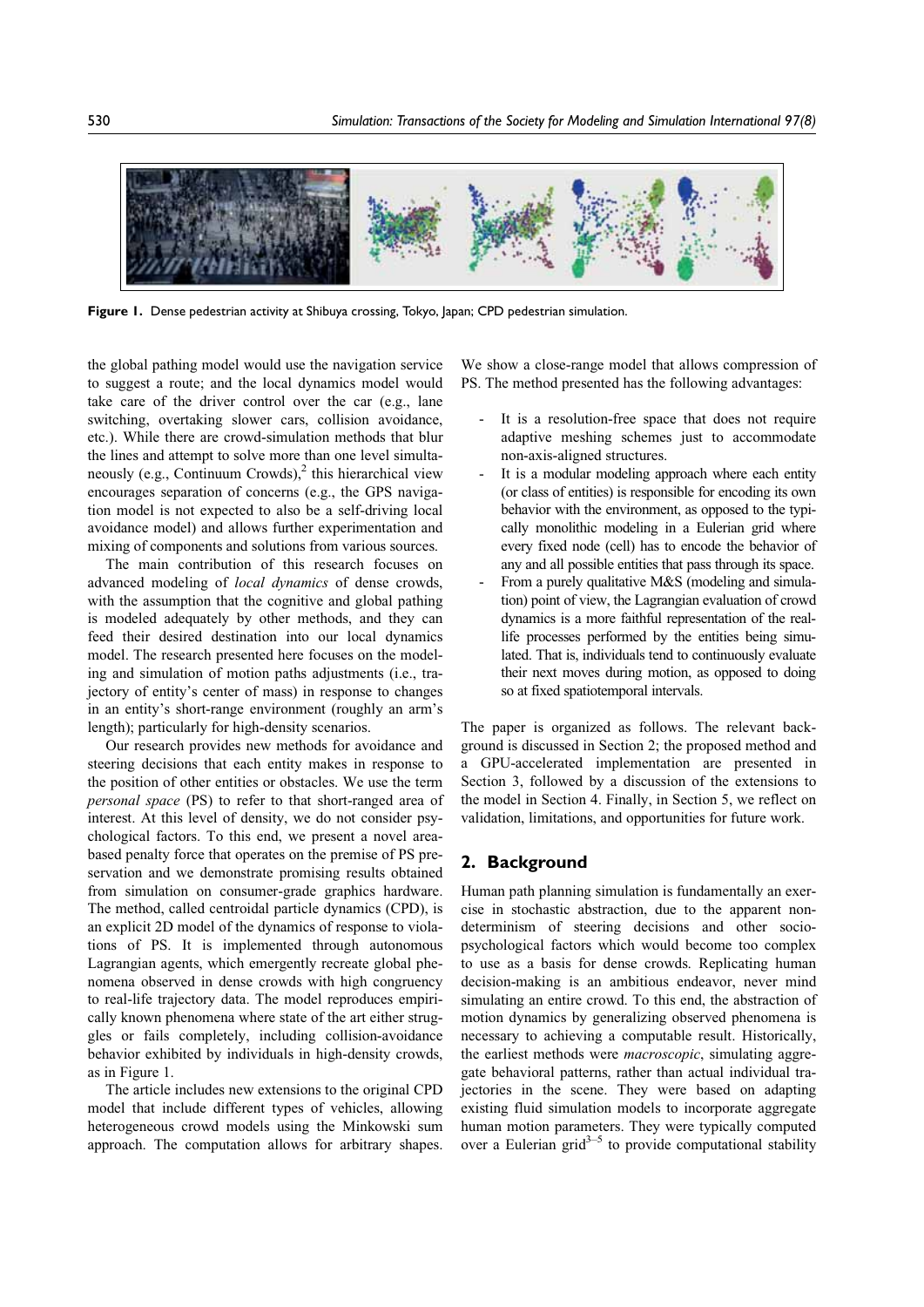and high performance. This granularity was enough to assess and validate collective motion parameters such as egress rate (i.e., evacuation) and density distribution over a given scene layout. Flow-based methods have since evolved, with notable contributions such as Continuum  $Crowds<sup>2</sup>$  delivering visually convincing large-scale results at interactive frame rates, suitable for animation, gaming, and training.

Fluid dynamics models study the crowd as a continuum using coupled nonlinear, partial differential equations that can be solved for simple geometries; in particular Bradley<sup>6</sup> suggested that the Navier–Stokes equations could be applied to pedestrian flows. In Hughes, $7$  crowds were modeled using fluid dynamics, but with the additional assumption that human flows ''think'' (to consider physiological, psychological, and social factors that affect the crowd). Network optimization techniques have also been adapted to simulate occupant movement within a predefined multi-compartment environment.<sup>7,8</sup> Each compartment is treated as a graph node that might represent a section within a room, a hallway, or even an entire building. The choice of what a node represents depends on the desired granularity of describing the spatial structure of the model. The edges connecting those nodes would then represent the capacity of pedestrians moving from one node to another. Safety engineers, architects, and event planners who are concerned about occupant experience could then utilize classic optimization techniques such as Dijkstra's shortest path<sup>9</sup> or max-flow detection<sup>10</sup> to focus their limited resources and efforts on areas of potential pedestrian bottlenecks.

With ever-increasing hardware capabilities and improved modeling methodology, we can now simulate entity-to-entity interactions. These methods, called microscopic, focus on simulating individual agents with localized rules, in which we can find emergent behavior that matches the results of macroscopic methods (and more importantly, reality). For instance, cellular automata (CA) divide space into a uniform grid, whose future state is determined based on the states of the cells in the local neighborhood $11$  using discrete time steps. Numerous authors used CA for modeling crowds, for instance Vihas et al.12 where the authors defined a CA in which pedestrians follow leaders, or Was et al.<sup>13</sup> where a detailed representation of spatial relations was discussed, as well as Ji et al.14 where models of acceleration and overtaking of aggressive and conservative pedestrians were presented. Other models include the situated  $CA^{15,16}$  used to study the jamming of pedestrian crowds that occurs due to the formation of arches at bottlenecks.

Although CA have shown success, the discrete-time evolution of the models reduces the potential for performance, and it makes it hard to integrate the models with other components. Likewise, CA are logical models (i.e., only the logical aspects of the rules are considered, and



**Figure 2.** Pedestrian simulation in a building.<sup>19</sup>

time is not explicitly modeled). The Cell-DEVS formal- $\mathrm{ism}^{17}$  provides a discrete-event approach for cellular models' specification, which shows it can be used for modeling and simulating pedestrian behavior and crowds.18 For instance, Figure 2 shows a visualization of a Cell-DEVS model used to study a corridor of concern for the tenants of a commercial building (Sun Life, Ottawa, Canada) which expected a rush of new foot traffic due to the opening of a public transit rail station.<sup>19</sup> The figure shows the reference corridor of concern, contextualized within the rest of the building and demonstrating its potential for bottlenecks, a layered view of the state variables used, and a 3D visualization of the underlying Eulerian simulation.

Discrete-event modeling simulation has been explored in both macroscopic and microscopic crowd simulation models, most of which rely on a Eulerian numerical solution and an axis-aligned grid-like tessellation of the scene layout, such as Cell-DEVS. These are popular for crowd modeling due to parallel-friendly processing and visualization (every cell is both the computational unit and the visual representation). Nevertheless, grid-based Eulerian evaluation of agent dynamics using discretized stepping or finite directions of motion does not faithfully reflect the fluidity of human trajectories. Lagrangian methods, instead, are spatially unrestricted and can perform their numerical computations (e.g., neighborhood sampling, collision detection, advection, etc.) in-place, avoiding the finite and limited degrees of motion exhibited by Eulerian models. For instance, Helbing et al.<sup>20</sup> proposed the *social* force method, where the human motion is viewed as a complex behavior subject to a self-driving force combined with other forces from pedestrians and obstacles. The model, extended in Helbing at  $al<sup>21</sup>$  included escape panic, mixing socio-psychological and physical forces.

Finally, agent-based models are also popular for modeling crowds, making everyone in the crowd a separate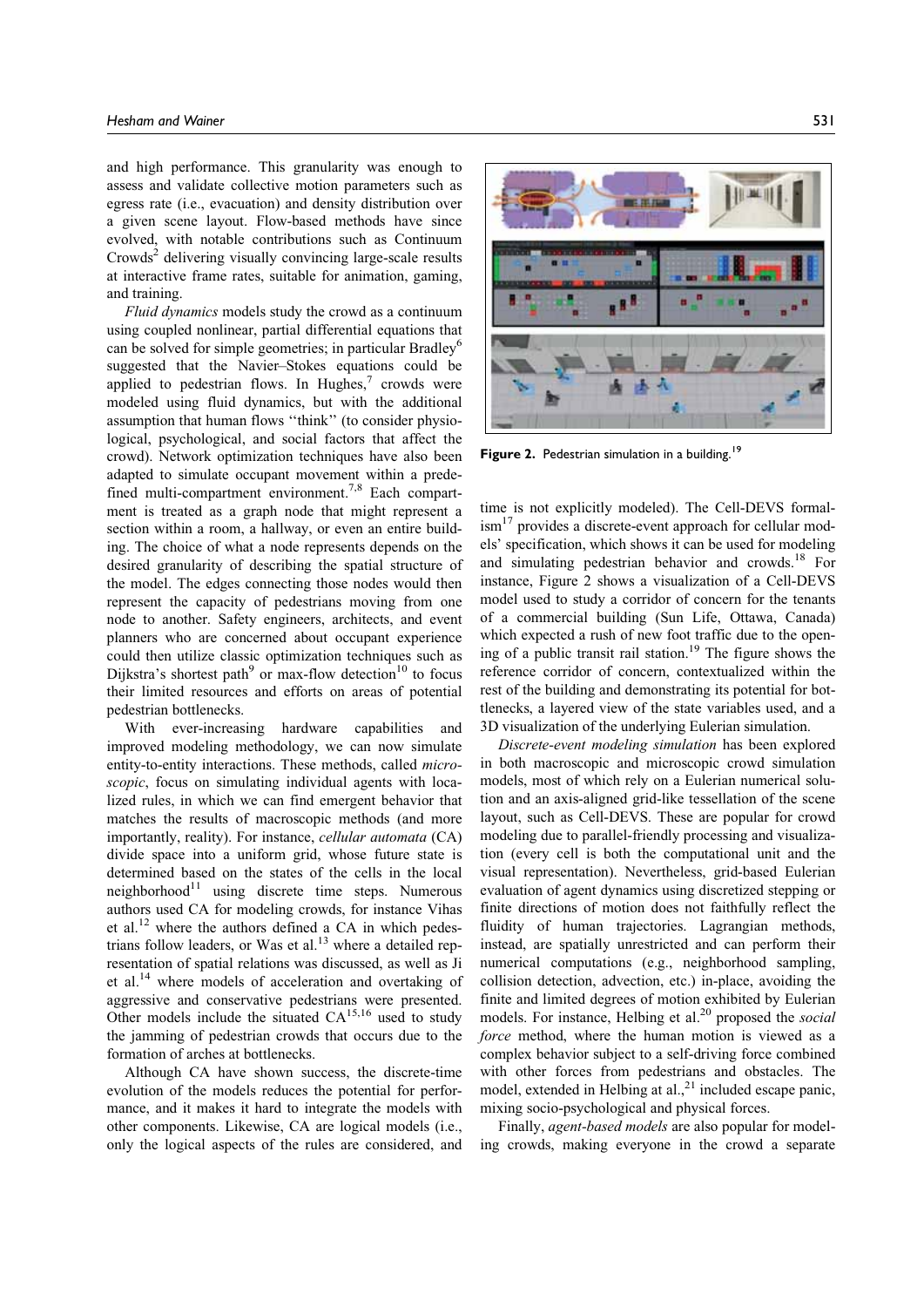agent that takes decisions independently of the others. Agent-based models usually try to simulate crowds at fine scale, which makes them computationally demanding and more suitable for short-term simulations with small-sized crowds. The local phenomena affect everyone, and therefore we can see emerging patterns that are deducted by the social and physical aspects of each individual.<sup>22</sup> Agentbased methods such as  $ORCA^{23}$  and modifications enable the exhibiting of density-dependent behavior, $24$  and datadriven motion profiles.<sup>25</sup> While those methods typically operate on linear path and velocity predictions, methods such as WarpDriver<sup>26</sup> perform non-linear prediction of the upcoming optimal path for a relatively short imminent time frame. Ideally, entities would not have access to the predicted paths of their surrounding neighbors, to mimic the true encapsulation of such data in real pedestrians.

Our own approach, called  $CPD<sub>1</sub><sup>27</sup>$  is based on PS, and can be seen as a variant of the social forces method. The study of the intangible PS often occurs under the umbrella of proxemics, a sub-field of social sciences that is focused on non-verbal spatial communication.<sup>28</sup> The method is based on the idea that when we focus our attention on avoidance behavior at a very short range, the reference system we are trying to model turns out to be more biomechanical and deterministic than the systems deriving longrange (global) and medium-range (within vision distance) path planning decisions. Medical studies have discovered the specific cause for the phenomenon of PS preservation, proving that it originates from and is regulated by the amygdala, the fear center of the brain.<sup>29</sup> PS is a fear response rooted in physiology, confirmed by observing the lack of PS preservation in patients that had damaged or missing amygdalae. One evolutionary explanation indicates that PS is a mechanism for subconsciously affording us (and mammals in general) a buffer of time to react to potentially negative outcomes, especially near strangers. In an interesting display of ''nature vs. nurture'', the specific PS radius varies across cultures and social settings,<sup>30</sup> but the shared biological origin could explain the near universal radius of  $\sim 0.8$  m–1.0 m. Other studies have determined that conditions leading to crowd crushes and stampede disasters in what are otherwise peaceful gatherings can typically be traced back to the mismanagement of crowd flow, ultimately exceeding *critical crowd densities*.<sup>31–33</sup> Based on these ideas, CPD, discussed in the next section, models close-range interactions of pedestrians in dense crowds by explicitly asking them to step in the direction that would best maintain and attempt to regain PS in their vicinity.

# 3. CPD

The main idea of the CPD method is to model close-range interactions of pedestrians in dense crowds by explicitly asking them to step in the direction that would best maintain and attempt to regain PS in their vicinity. For our purpose, a *dense* area of the crowd is one with  $3 \text{ ft}^2$  to 10  $\hat{f}t^2$  per pedestrian<sup>34</sup> (less than that is considered a contactcollision with possible injury). With the CPD approach, we first build a personal space map (PSM) for the pedestrians in the model, by checking the surrounding area of each pedestrian, and calculating the available and violated space for each of them. Then, we compute a new geometric center that would allow the pedestrian to regain the full range of PS (the *centroid*). We also calculate the *cen*troidal force, a vector pointing from the current location of the pedestrian to the new calculated centroid. The centroidal force is built as a combination of the individual's drive toward the destination, their regard for PS violations, and their resistance to paths that deviate from their path.

The PS definition of shared space can be geometrically represented by a constrained centroidal Voronoi tessellation.23 In the context of Lagrangian crowds, the Voronoi tessellation has been used to accelerate spatial queries such as nearest neighbor search or developing a navigation mesh for global path planning. Voronoi diagrams use the idea of proximity to a finite set of points in the plane. The diagram associates every point to its closest point, conforming covering sets. Points equidistant to two elements define the border of a region. The resulting sets define a tessellation of the plane (exhaustive, as every point belongs to a set, and they are mutually exclusive). Voronoi diagrams can be used for describing paths surrounding obstacles (and indicating the distance to them). These indicators allow to determine if the path is feasible to pass through the path. This tessellation does not need to happen pairwise; it can be computed over the entire domain of entities (including obstacles), accounting for the aggregate infringement of each entity's PS. The PSM can be treated as a truncated Voronoi diagram, whose cells are bounded by a certain distance from their sites. We use textured 3D cones to represent the entities and their PS, with the tip of the cone representing the footprint center, and the base representing the outer edges of the PS. In effect, the height along the surface of the cone encodes the distance to the center of the entity. When rendered from an orthographic top view facing the tips (free of any perspective distortion), two cones will overlap at precise points that are equidistant to both entities, as seen in Figure 3.

Once the local centroidal force is computed, it is integrated with other forces relevant to the pedestrian (e.g., global path, friction, proximity to nearby family members), and we give weights to the forces, which can then be treated as the parameters of the overall model. Lastly, the advection due to the net acceleration experienced by each pedestrian is integrated using a typical numerical solver. We use a Verlet integrator $35$  executed in parallel in CPU (central processing unit)-GPU (graphics processing unit). We do not model the physics of contact collisions or friction among pedestrians as previously done in rigid/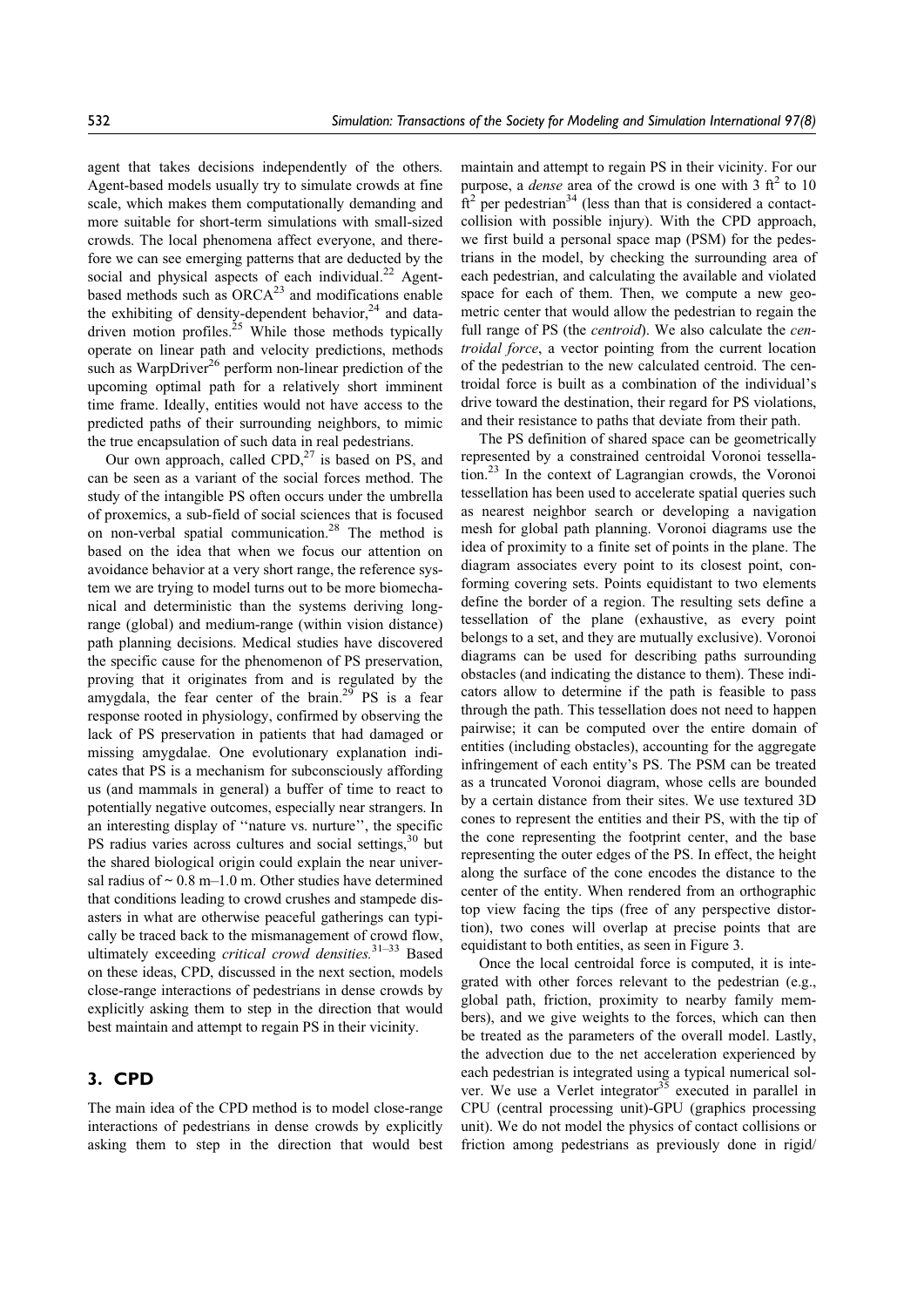

Figure 3. (a) PSM computation of forces; (b) side view of 3D cones.

soft-body simulation literature in this area, and it is outside our scope of research. The mass of the individuals can be modeled by adjusting the height of the cones. The heavier the individual is (less likely to be affected by force), the closer the cone should be to the camera. Lighter individuals must exert more force to make up for their increased distance to infringe on the heavier individual's space.

The compute flow of the method is presented in Figure 4: we encode the entities as geometric primitives and use the GPU's depth buffer to quickly obtain the PSM tessellation as discrete pixels, obtaining a shared data structure that allows each entity to compute its relative centroid and resulting penalty forces in a dataparallel fashion. The entities do not need to conduct a costly nearest neighbor search, as they simply consume and interact with the set of pixels representing their PS in the PSM. To differentiate between the rendered cones, they are colored using a reversible hash map that is a function of the unique entity IDs. The reverse lookup (a constant cost function) enables any entity to directly identify the ID of another entity infringing on its pixel space. After the PSM is evaluated, we compute the total force experienced by each entity as a weighted sum of the local forces (including the centroidal force and the global pathing direction). In ideal conditions with a sin-

gle entity in the scene, it would simply follow the current global path direction to its destination. However, with other entities in the scene, the local forces are necessary to enact collision-avoidance maneuvers with their surrounding environment.

Trying to accelerate the PSM computation, we found out that the CPU was a primary bottleneck, due to repeated rendering calls made for each entity cone. Each render call produced overhead on the graphics API (application programming interface) and the CPU-to-GPU memory transfers. Modern graphics APIs have features that allow instanced rendering: the CPU sends the shape information only once, along with a point cloud of instance locations. Then, the GPU would perform the replication on-chip without communicating again with the CPU over the relatively slow system bus. Unfortunately, using this feature for PSM computation was not straightforward, because of the dynamic PS shapes (especially with the introduction of velocity-dependent extensions, and the extensions to be discussed later in this article). Consequently, we opted instead to develop Geometry Shaders that dynamically generate the PS shapes on the GPU. Geometry Shaders are part of the modern graphics processing pipeline that can programmatically generate new meshes and geometry that the CPU did not initially send. Our Geometry Shaders accept a point cloud of entity positions along with an array of entity attributes (e.g., current velocity, bearing, comfort speed, etc.) and let the GPU generate the appropriate voronoidal PS shapes per entity. This reduction in CPU render calls has improved the simulation frame rate (a performance analysis of such reduction is not the goal of this



Figure 4. Data-parallel implementation of the CPD method.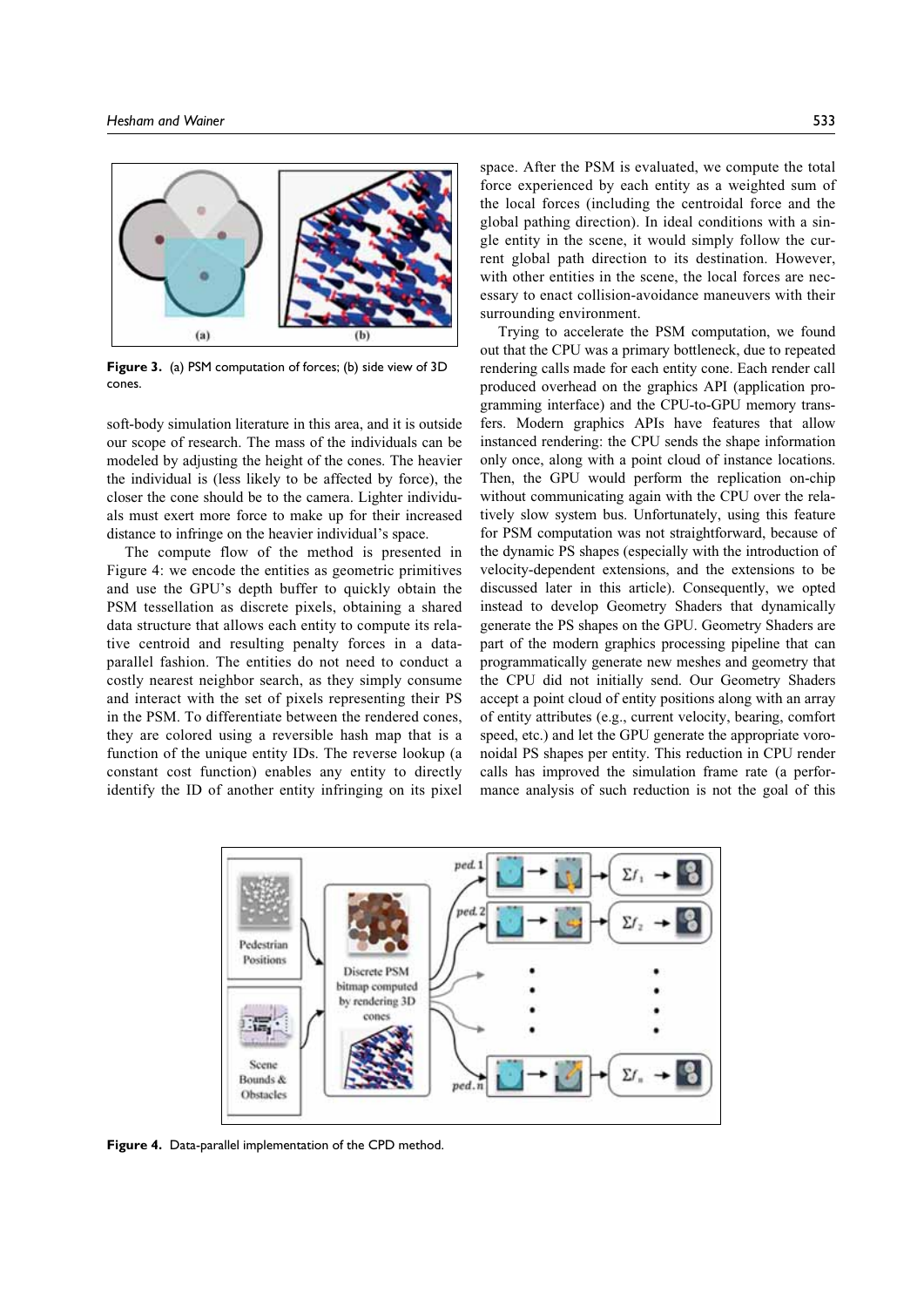

Figure 5. (a) Center gate; (b) barricade; (c) custom path.



Figure 6. Distributed computation of CPD.

research; some performance results can be found in Hesham et al). $27$ 

The CPD in the model presented in Hesham et al. $27,36$ assumes that the agents are individual, cooperative and behaviorally homogenous; they also have little to no relationship with each other. In those initial studies, we could analyze phenomena of self-organized lane formation, bidirectional flows of real crowds in general, and in dense crowds. We illustrated how these phenomena, which appear to be organized, are in fact just emergent global behaviors due to each entity pursuing entirely individualistic pedestrian dynamics. The model was validated with sources of in-lab bidirectional scenarios where the entities are not forming lanes due to any explicit laning rules, cultural norms, or barriers in the scene, but rather it is a global phenomenon that emerges from local optimization decisions.

Custom obstacle maps can be introduced to modify the behavior of the crowd in the presence of various kinds of obstacles, as seen in Figure 5, which shows a bidirectional flow crowd built with the CPD method and several types of obstacles.

In the centralized PSM computation, the GPU renders a global PSM map that all entities can query. To decentralize this, we utilize a truncated Voronoi tessellation, in which every entity computes only the Voronoi cell it belongs to, and not the whole PSM diagram. In this way, every entity ends up with a polygonal cell representing its unviolated PS kernel, and the centroidal force computation continues in the same data-parallel fashion, as seen in Figure 6. As we can see in the figure, given an entity  $a$  surrounded by neighbors  $b$ ,  $c$ , and  $d$  within  $a$ 's proximity sensor range, the unviolated PS cell can be updated using the perpendicular bisector of the vector to each neighbor. Notice that even though  $c$  is within a's detection range, it is not close enough to affect the PS cell update.

This is a zero-communication implementation that does not require a message passing between the agents, does not query a centralized cone renderer, but instead relies purely on the sensory abilities available to each agent. If the agents lack perfect detection and proximity sensing of their surroundings, then it will be reflected in the fidelity of the PS kernel they can locally generate and update.

In the remaining sections, we discuss advanced emergent results found with our method, expanding the use of CPD to cases of intentional organization (e.g., pedestrians in a tour group, or friends staying close at a crowded festival), non-homogenous behavior and groups with noncooperative behavior. In those cases, the entities require additional social forces to be accounted for when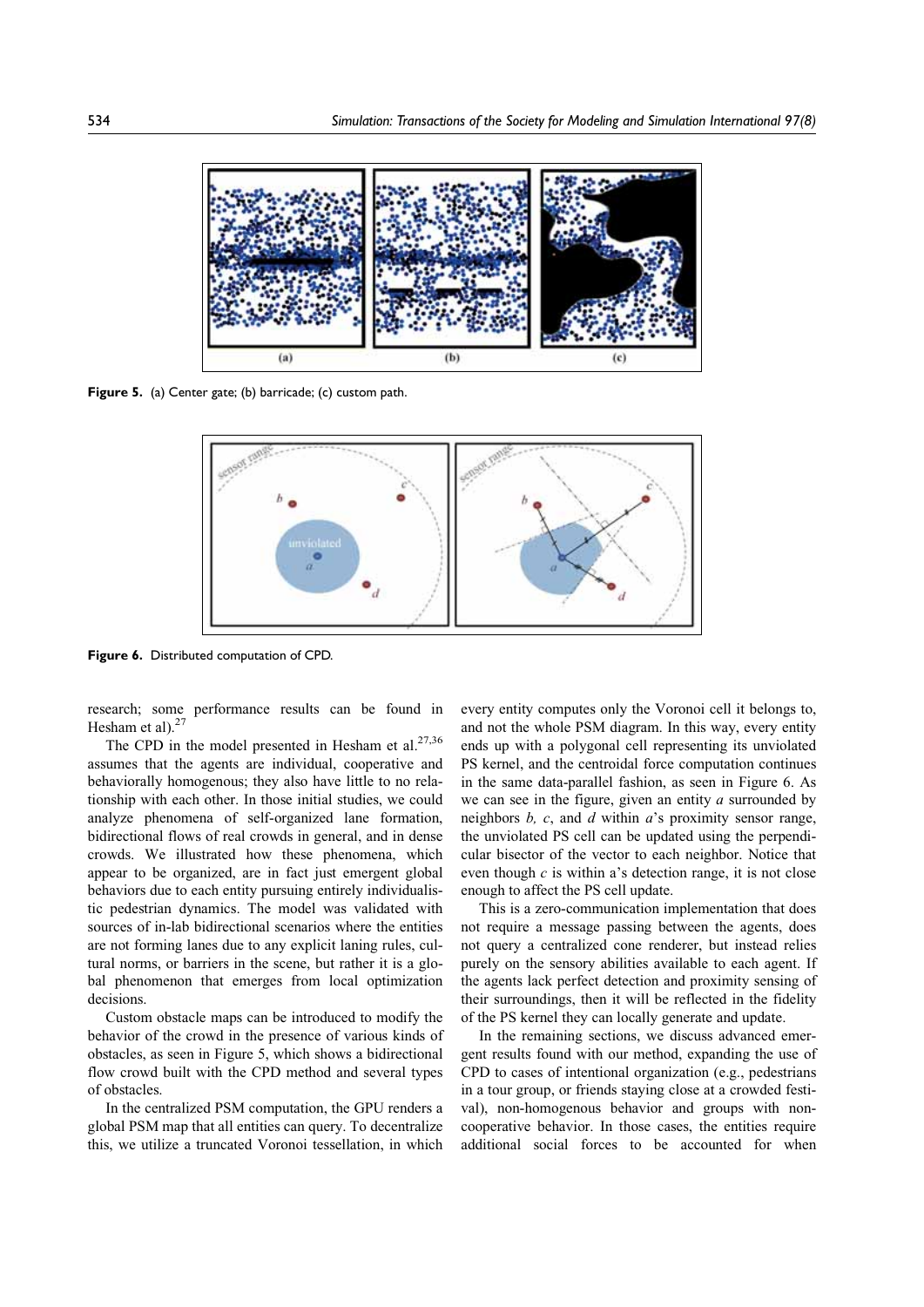

Figure 7. Shows 10 entities explicitly grouped using Boids flocking (a) initial and (b) final positions.

computing each entity's net force. Having said that, in all cases we assume that overall, the PS (centroidal) forces and their amygdala-driven dynamics do not change; every entity still wants to maintain a reasonable PS within its surrounding.

## 4. Advanced emergent behavior modeling with CPD

This section shows extensions to CPD to simulate scenarios that exhibit micro-grouping, competitive pathing, distracted entities, and uncooperative behavior. To do so, the extended models' computation of forces has been changed. We added a variety of new applicable forces to the special entities, and the main applicable forces we consider in the extended models include:

Bidirectional force: this is used to define a global pathing force in bidirectional settings (hallways, crosswalks). It splits the crowd into two groups, each heading to the opposite side of the modeled space.

VoroForce: this is a collision-avoidance force that works according to the PS. When any PS intrusion happens, the VoroForce tries to retract and restore the PS to its initial position.

Gathering: it helps in defining grouping, flocking, uncooperative, searching and meeting behaviors, by bringing together specified entities (a group of people, family and/or friends).

The following sub-sections discuss a new series of observed behaviors based on a combination of the CPD and these new forces applied to the method.

## 4.1. Flocking in CPD

We first introduce the results of crowds with microgrouping in which the entities present flocking behavior. The entities that are part of a flock follow three simple steering behaviors known as the Boids flocking rules, namely alignment, cohesion, and separation.<sup>37</sup> The alignment behavior causes a particular entity to line up with the

entities near it, and each individual to steer toward the average heading of the remaining local flock mates. Cohesion causes the entities to steer toward the average position of entities within the certain radius that determines whether the entity is a part of a flock or not. Finally, separation is a steering force whose behavior causes individuals to steer away from other neighboring entities.

The extended model combines the flocking behavior of individuals in the crowd as a combination of these three forces. Figure 7 shows a scenario of disruptive microgrouping, in which a crowd of 990 entities is in bidirectional flow through a 40 m corridor. Here, 10 of the entities are grouped by the Boids flocking rules. The case study considers the flock starting from the sideline, and the group is asked to move *across* the bidirectional stream to reach the opposite end, and, starting from the north, the group is asked to move along the bidirectional stream to reach the south. The average time it took the group to complete task (a) was 83.75 s and task (b) 68 s, confirming the intuitive notion that going across the established flow of a dense crowd will be slower, as the group has to wait either for openings to cross or to force their way to disrupt the bidirectional flow. As we can see in the figure, the 10 individuals grouped stay together as they traverse across the scene, while the rest of the crowd follows a north-south bidirectional motion.

While the opposing-flow pedestrians resulted in observed lane formation as an emergent optimization strategy, the micro-groups flocking across the corridor did not display any emergent behavior, further explaining the delays in performing task (a). The disparity between tasks (a) and (b) did not noticeably change for larger microgroups of more than 10 individuals; however, as the groups became smaller, nearing individualistic behavior, the disparity between the two tasks was significantly reduced, and almost imperceptible in groups of two. The immediately observable explanation is that smaller groups can seize on smaller ''openings'' available to cross amidst the dense crowd. Additionally, task (b) is limited by the emergent bidirectional flow rate, which at high-enough densities effectively equalizes movement speed for large portions of the crowd. In other words, even though task (b) seems easier, overtaking people ahead in a very dense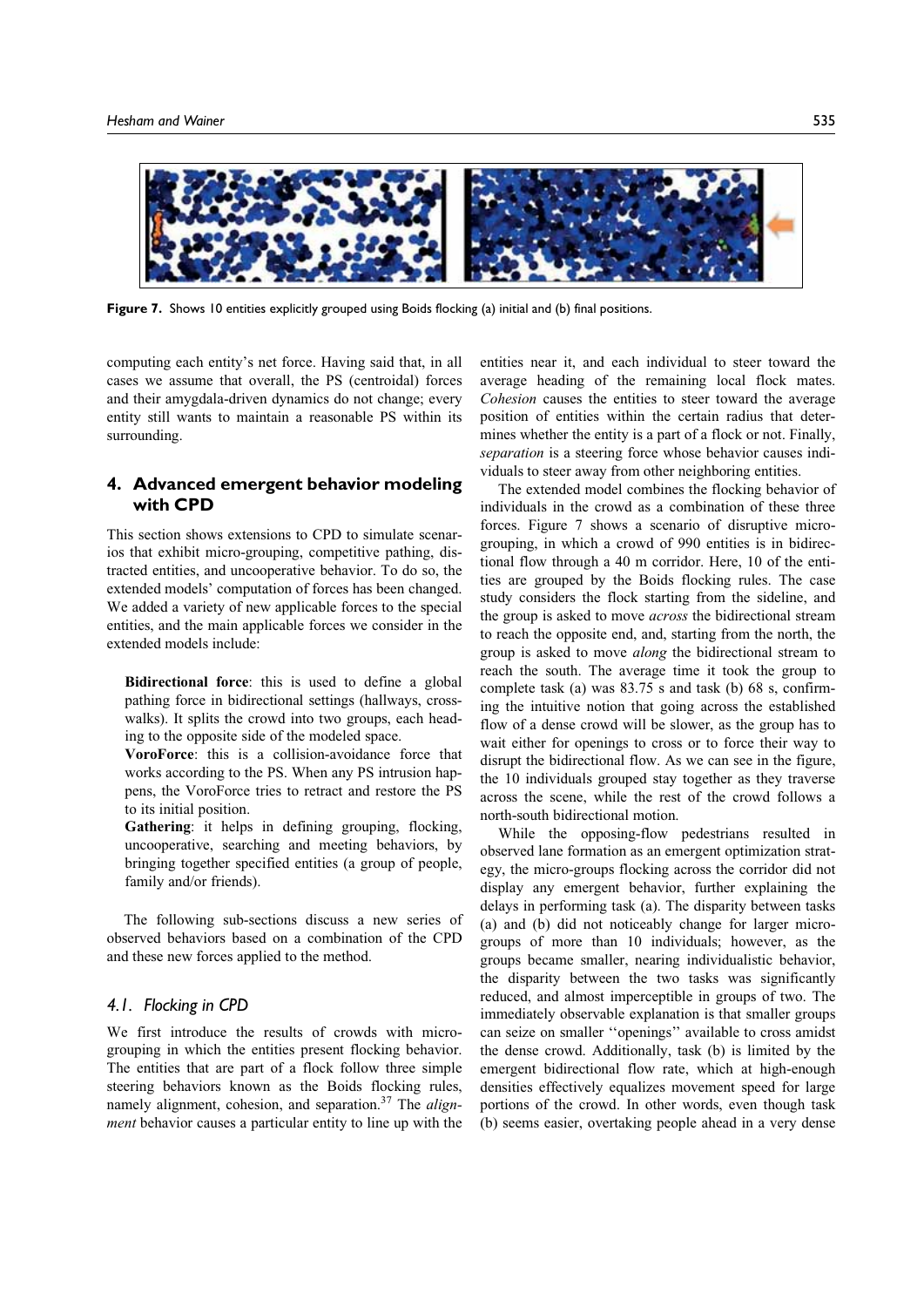

Figure 8. Two entities, finding and meeting crossing horizontally a bidirectional crowd.



Figure 9. Non-cooperative pedestrian scenario.

crowd is quite difficult; hence the reduction in disparity between tasks (a) and (b) as the group size decreases.

We also conducted different tests varying the three steering forces. The time taken by the flock to travel horizontally under the influence of all three steering forces was slower than when the cohesion and separation forces were turned off; on the other hand, the time taken for vertical travel under the influence of all three steering forces was greater than when the cohesion and separation forces were turned off. When the cohesion and separation forces were turned off, the flock took less time when passing through the perpendicular crowd (in the absence of the two forces, the entities travelled more individually and made their own way through the crowd), as seen in Figure 8.

The model can be modified to have two individuals meet at a certain point in the middle of the crowd when placed at various locations. This is presented in Figure 8, which shows a moving crowd with individuals at opposite horizontal positions. To define the meeting/finding behavior, we use the gathering force, the VoroForce and the frictional force. The strength of each of these can be changed to provide different speeds for searching and finding, and interaction with the crowd.

## 4.2. Uncooperative behavior

In certain situations, there will be entities that do not act in the best interest of the collective motion of a crowd. For instance, construction workers might stop in the middle of a busy hallway to inspect the area, causing the hallway to become narrower, less navigable, and potentially leading to more pedestrian collisions, or when people suddenly stop while in the middle of a busy lane (e.g., exiting a train). Those ''uncooperative'' persons effectively become an obstacle, like any other in the environment. To model these scenarios, we modified the forces of attraction to the initial position force, and a gentle sway normally used to make the visualization of the pedestrians better. Figure 9 shows a basic scenario where uncooperative pedestrians interfere with bidirectional flow and create disturbances. The uncooperative entities are attracted to their initial position (using the attraction force to the initial position, and a gentle sway force).

Based on this modification, Figure 10 shows a case of non-cooperative behavior of pedestrians blocking a passage. The ideal pedestrian would pay attention all the time to their surroundings. By pre-emptively and carefully retaining their PS, they should be able to avoid most collisions and disruptions to their intended motion. We see such efficiencies in busy crossings, where hundreds of pedestrians with competing trajectories can cross smoothly. However, unlike clearly visible and static obstacles in the scene (e.g., wall, vegetation, park benches), stationary subgroups in the crowd can be more difficult to detect in a dense scenario until close to that group. Figure 10 shows such a case for a bidirectional scenario in a 3.5 m hallway. The figure shows how a few pedestrians standing still could cause significant congestion.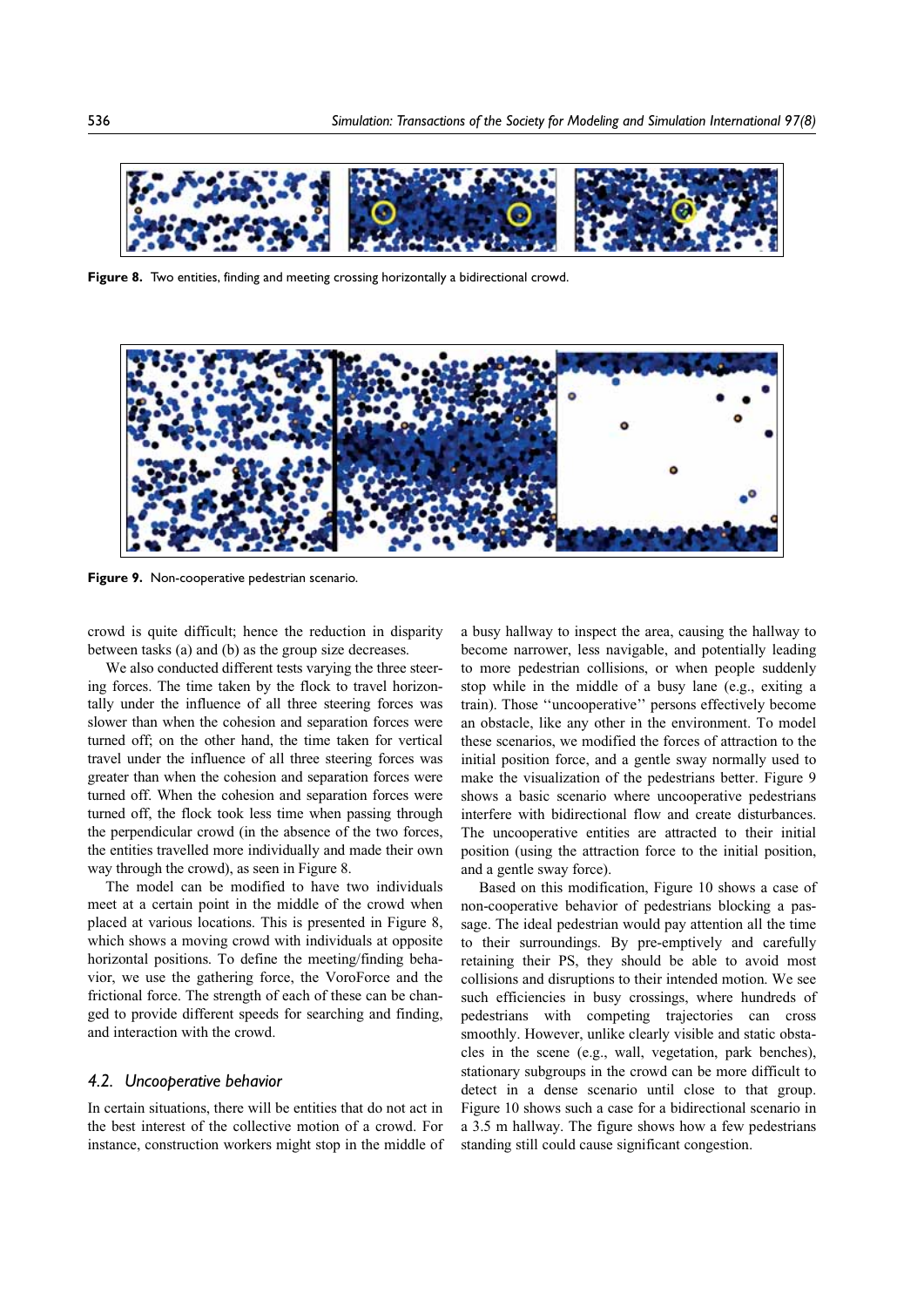

Figure 10. (a) Entities standing still; (b) same simulation time instance with no blockage.

As expected, the pedestrian flow rate across the hallway is decreased: we observed a reduction by 40% on average. The clogging behavior matches observed behavior in narrow hallways<sup>38</sup> involving uncooperative agents. Our 2D compressible PS kernel permits smooth passage for many entities, but over time, the density pileup overwhelms the compressibility threshold of the PS kernel (a threshold that varies stochastically across entities) and thus creating a congestion that slows the flow rate significantly until completely stopping for the previously mentioned 36%. An intuitive way to visualize this phenomenon is to imagine that eventually, the congestion leaves a single lane that is one entity-wide, and now both directions of flow need to alternate in sharing that single path. Thus, many entities will wait until that lane frees up, or the overall density dissipates to the point that compressibility will allow for other lanes again.

When a much wider 40 m corridor was simulated, as shown in Figure 11, we could observe interesting emergent behavior. As expected, the area surrounding the uncooperative group (for instance, a group of friends chatting in the middle of a crowded area) experienced congestion. However, later in the simulation, we observed multiple pockets of congestion forming away from the initial group. These secondary masses of congestion result from the diverted traffic concentrating on the new limited space. A

high pedestrian flow rate will cause pockets of congestion to inevitably form across the width of the corridor. This observation agrees vehicular accidents in one lane can cause traffic to slow down and potentially congest across the width of the road, due to the decreased traffic bandwidth (i.e., available lanes).

## 4.3. Distracted pedestrians

The next phenomenon modeled as a new extension to CPD included distracted pedestrians. It is known that distracted pedestrians can cause injury to themselves and others. Large events are tricky to navigate as it is, and the possibility for slight collision (shoulder rubbing) is reasonable to expect. Therefore, we wanted to simulate how distracted pedestrians might make navigating such events even harder. One of the causes of such distracted behavior is pedestrians using their cell phones.<sup>39,40</sup> This is a serious enough issue that the experiments from the literature recommend that cities with high pedestrian traffic should consider and implement a ban on cell-phone usage at street crossings.41

To model this behavior, we modified our asymmetric PS kernel (which is an extension to the basic PS behavior presented in Figure 2) to represent the PSs of distracted pedestrians as in Figure 12. We introduce a distraction period argument, during which the speed of the pedestrian slows down to  $40\%^{39}$  and the PS weight map is culled to match the reduced visibility ahead of the distracted entity, as shown in Figure 12.

We also introduced a collision detection system. PS truncation happens because the pedestrians are looking down at their phones, so they will have less forward and peripheral range of visibility. Since a distracted pedestrian's PS is reduced, they tend to reduce their movement speed to give themselves more time to react to obstacles. The comfort speed of pedestrians was reduced by about 50 percent to mimic their behavior in real life. This reduction is overall and dynamic since an entity's speed also depends



Figure 11. North-south bound bidirectional flow. Left: entities disrupting the flow by standing still. Right: an unimpeded corridor captured at the same simulation time as the left scenario.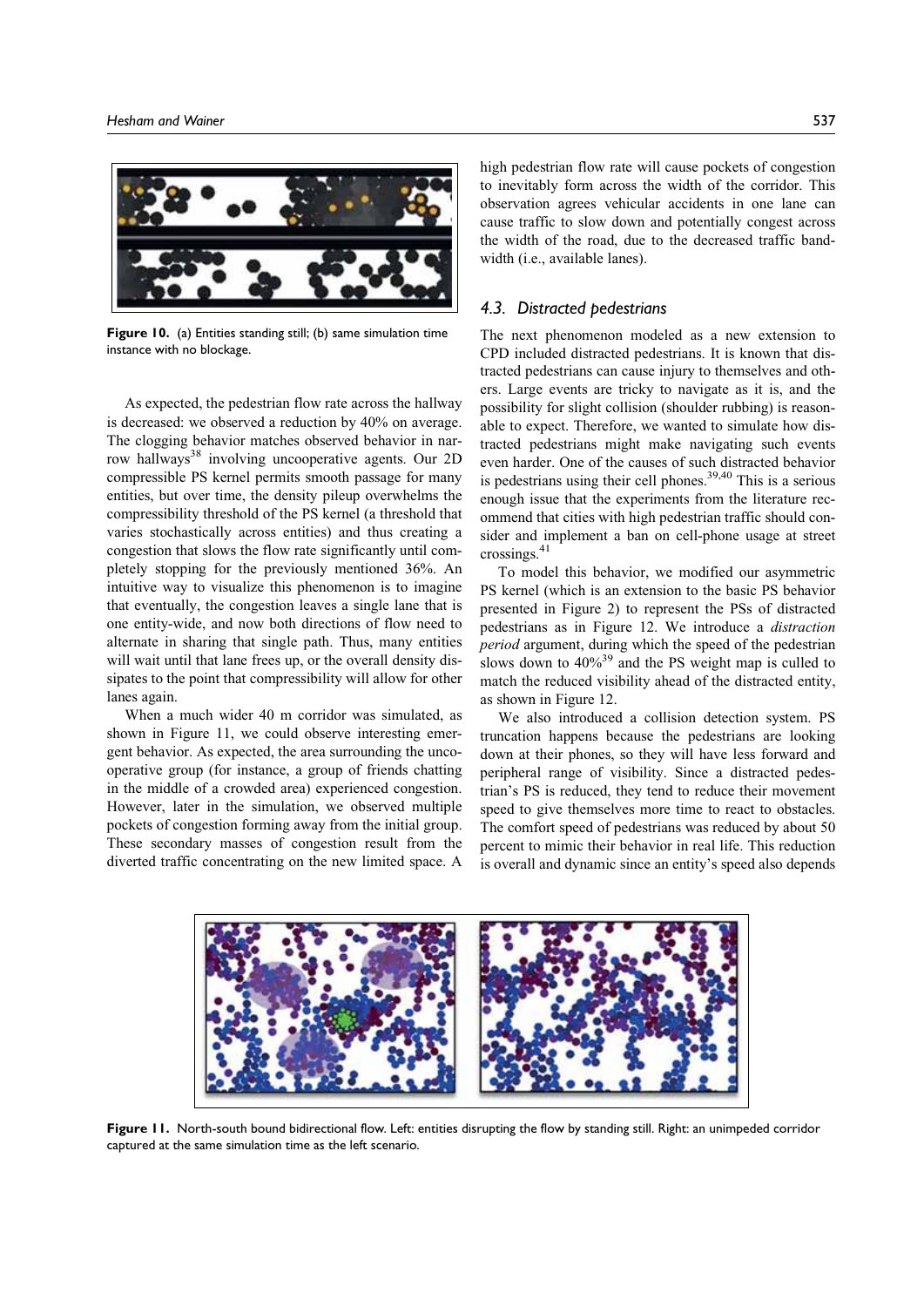

Figure 12. PS weight map for a pedestrian distracted on their phone (left) is culled from the front due to lack of visibility, in contrast to a normally walking CPD kernel.

on the crowd density and on the maximum speed. As for the collision detection system, this was to search the immediate neighborhood of each entity. If an intrusion is detected, the collision-avoidance force is activated to repel the entity in a direction opposite to the occurring intrusion. After the reduction in PS, the centroid of the entity is recalculated and shifted to account for the reduction in PS. Consequently, collision avoidance will be delayed until a bigger intrusion has happened, which gives the entity less time to react to that intrusion.

A collided state is applied to an entity if a certain degree of intrusion has been recorded in its PS. The amount of intrusion required to go into a collided state is chosen in a way that disregards minor collisions such as shoulder rubs, and only accounts for serious collisions that have an impact.

The first set of simulations, presented in Figure 13, are performed in a crowd with a bidirectional flow. The crowd size affects the crowd density and the amount of space available for each pedestrian. Multiple simulations were done by varying the total crowd count and the distraction ratio or the canvas width. The total collision count was measured for all simulations.

In the absence of any distracted pedestrians, only a handful of instances of high collision likelihood have been observed. The count increases exponentially as the ratio of distracted entities increases within the dense crowd, as seen in Figure 14. These collision counts were also inversely proportional to corridor width; not due to increased bidirectional flow density, but rather due to the lack of additional space for undistracted pedestrians to perform their avoidance maneuvers. Collisions counts were much less pronounced in unidirectional flow, where the biggest effect was instead the slowdown of surrounding entity motion.

That can be explained by observing that relative velocities between the entities are on average less than the relative velocities in bidirectional flow, which gives fully aware entities a larger amount of time to react and maneuver around the distracted crowd when needed.

### 4.4. Competition

Another set of modifications included competitive pathing to illustrate the potential use of CPD in an architectural/ urban design context to address anticipated dense-crowd issues. The scenario to be discussed is an artificial setup, where entities are initially arranged equally around a ring. Each entity's target is to arrive at the opposite side of the ring. There are no other global paths and no organized grouping. This setup is designed to assess an algorithm's ability to manage the least optimal configuration: all pedestrians are headed into each other, and all are competing for the center of the ring to reach the other side in the shortest path possible. Such scenarios can be seen in real case scenarios; indeed, major crossings such as Shibuya (Figure 1) can display such a massively competitive pedestrian scenario. Figure 15 shows the results of the crowd motion at various time instances. Figure 15(a) shows the results for an aggressive crowd, in which the average density experienced by all entities is  $3.3 \text{ ft}^2/\text{pedestrian, with a}$ 



Figure 13. Collisions highlighted.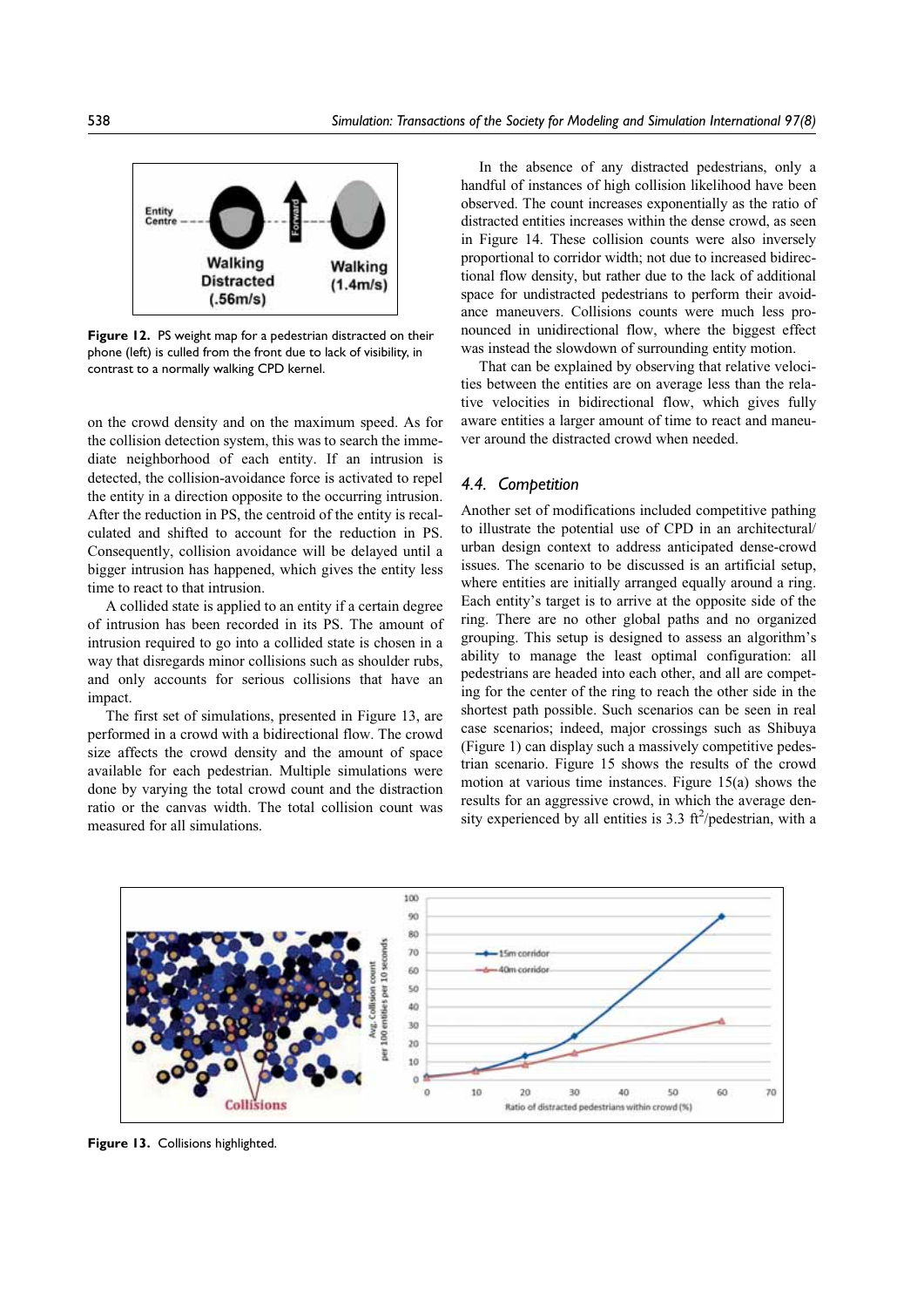

Figure 14. An example of 30% distracted pedestrians in northsouth bidirectional flow. Red indicates detected instance of high likelihood of collision. Orange indicates all distracted pedestrians.

peak density of 1.75  $\frac{\text{ft}^2}{\text{p}}$ edestrian. Figure 15(b) shows low aggression crowd with an average density of 3.4  $\text{ft}^2$ / pedestrian and a peak density of 1.92  $\text{ft}^2/\text{pedestrian}$ ). Figure 15(c) introduces a cylindrical architectural artifact at the center of the ring with a low aggression crowd (average density: 3.3 ft<sup>2</sup>/pedestrian; peak density: 2.5 ft<sup>2</sup>/pedestrian). These different behaviors are obtained by varying parameters in the CPD equations presented in Hesham et al.: $27$ 

- a) High aggression: the individuals display higherthan-default drive toward the destination and lesser regard for the PS violations. Additionally, the entities are highly resistant to paths that deviate from the optimal route (i.e., straight through the center of the ring). Hence, we can see heavy congestion and a pattern where some entities pierce through the others to get to the other side.
- b) Low aggression: the individuals display higher regard for PS violations than the aggressive entities in (a). They are also more receptive to deviating from the optimal path.
- c) A round obstacle is inserted at the center of the ring, with the entities maintaining their low aggression parameters.

In the last scenario, as if gently guided by the obstacle, a cyclone pattern quickly forms and facilitates the crowd's collaborative turning motion. It might be counter-intuitive to think that an obstacle would ease traffic, but this is an example where architectural design can experiment with ways to help guide flow without explicitly designating single-way lanes. In-lab experiments confirm the possibility of crowd motion shaping solely through passive obstacle design. For instance, it turns out that forcing queue lines to form near a congested gate will emergently reduce the peak experienced density; $4^2$  also, counter-intuitively, a column placed near (but not blocking) a gate will improve its flow rate and reduce experienced density.38 This shows



Figure 15. Concentric crowd motion under different parameter values.

how CPD can complement and integrate with the recent trend of generative design (i.e., design-by-optimization) in the field of architecture and urban design.<sup>43</sup>

## 4.5. Heterogeneous crowd and multi-layered PSM

The centroidal force computed a locally preferred bearing and direction of motion for the entity to restore its PS. However, acting on that centroidal ''preference'' can be left up to the entity and its constraints. Human motion is quite flexible with the ability to turn in-place if needed. To extend the simulation to non-human and heterogeneous entities sharing the same simulation space, we can still compute the centroidal forces as we did with humans, but the mechanics of following that centroidal ''preference'' to compute the relevant forces might differ for each kind of entity (e.g., strollers, shopping carts, bikes, vehicles).

Those other kinds of entities will use the same rules about PS update but execute those maneuvers under their own physical constraints (e.g., a bike or a car will have a turning radius compared with a human's ability to turn on the spot). To complement this effort, other methods for computing the Voronoi PSM must be evaluated, since the scene might include lengthy entities whose centroid is no longer a concentric point, but possibly spine segment. In this case, the jump flooding technique<sup>44</sup> might be a suitable alternative to Voronoi cones.

We extended the CPD method to allow polygonal objects such as vehicles and shopping carts. To do so, we built a 3D cone around a 2D object that can be staged by a Minkowski sum approach. The idea is that, for a given two sets P and Q, the sum  $P \oplus Q$  is constructed by considering a secondary polygon on multiple segments around each vertex of the primary polygon. The segments of the convolution will form several closed polygonal curves,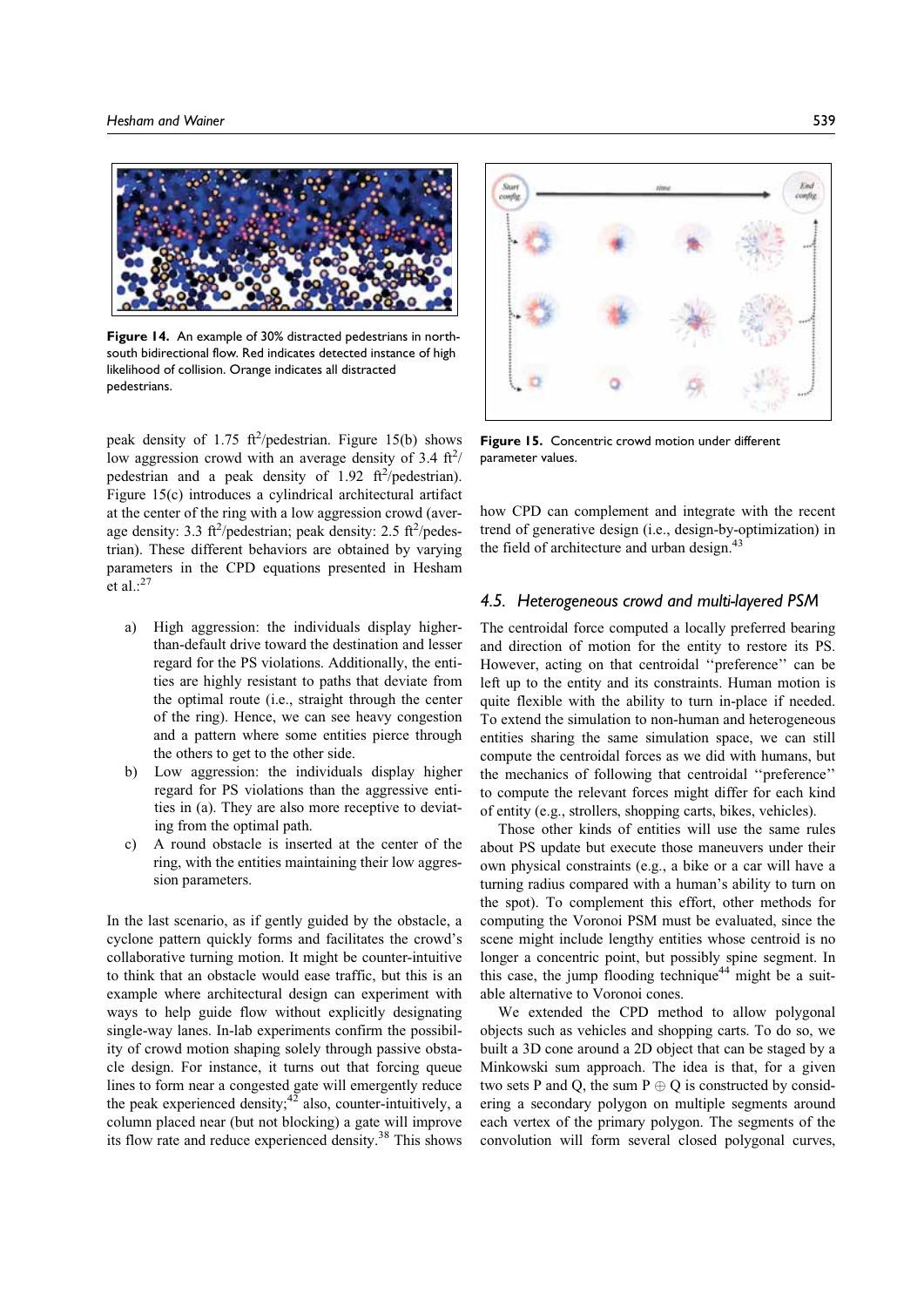

Figure 16. Minkowski sum representation of a triangle and a square.

generally represented as convolution circles. Based on the convolution circles of P and Q polygons, we compute the winding numbers which represent the faces formed by Minkowski boundary (Figure 16).<sup>45</sup>

These models needed to be included in the heterogeneous environment, which is different from the traditional homogeneous setup (where the entities are all humans represented as circles). With heterogeneity and n-sided polygon profiles, we need to compute the geometric center of their shape, to account for irregular shapes and to allow them to stand still when no external forces are experienced:

$$
VoroForce = \frac{\cos(2x)}{2} + 0.5 \tag{1}
$$

The CPD method uses a global PSM to mask over the defined space and to accelerate the nearest entity search by carefully pointing and calculating its short-range directional vectors. The VoroForce is used to compute the response to a local violation to PS. In order to balance the local response against the intended global path, we used a VoroForce that has to be specifically defined such that the resultant path has to be either 1 or 0. Equation (1) represents this motion, and we integrated the equation into the net VoroForce entity system to mimic a real-life behavior, like the one observed in vehicles or objects. Here, the  $x$  in the equation is the angle between the local VoroForce and the global path vector.

The entities are modeled after this governing force in the form of a linear force in the direction of the centroid.

Based on this approach, PS uses a geometrical approach. It is computed over the entire defined scene of simulated obstacles, vehicles, and entities, as seen in Figure 17. The resulting force  $f$  is formed from repelling the force of the PS, denoted as the penalty force  $p$ , and the attraction to the destination global force g. This calculated approach represents individuality, and it opens the possibility of parallel computing. This is exploited for better acceleration of calculation and load sharing in GPUs or multicore CPUs.

The first scenario in Figure 18 shows a motorcycle (in a circle) trying to pass through a dense crowd. In this scenario, a motorcycle is trying to pass through a dense crowd count of 100 from left to right while half of the crowd is moving from bottom to top and the remaining 50 entities are trying to move from top to bottom.

In the next set of experiments, an ambulance is trying to cross the path from left to right through entities moving in a bipolar direction. In Figures 19 and 20 we can observe an ambulance (in a circle) and a tail-side empty space. As in real-world scenarios, the crowd do not have any option to step aside from an ambulance that is passing. When this happens, we can notice that people do not tend to go behind the back of ambulance just because of available empty space. We can notice such emergent behavior in the simulation justifying the assumed geometrically defined forces and parameters for the simulation.

This simulation was run multiple times to get an averaged value of the vehicle crossing time. Changing the crowd count varying from 100 to 900 entities represented in the same scene, this increase in crowd count is used in this case to simulate dense crowd situations and behavior among the crowd under high reduction of PS and the unwanted introduction of a vehicle to the scene.

The simulation demonstrates how the crowd interacts with moving traffic, representing a truly heterogeneous environment. The barricades are forcing the crowd to take a detour and causing a stream of individuals. The entities are colliding with the vehicle's PS and altering their directional vector path as per geometrically defined VoroForce. Though the net force of combined entities is overwhelming the vehicle, the vehicle prefers to keep its destination vector and chooses to ignore in recalculating its resultant



Figure 17. Representation of an entity experiencing a net force f from global path force g and collision penalty force p.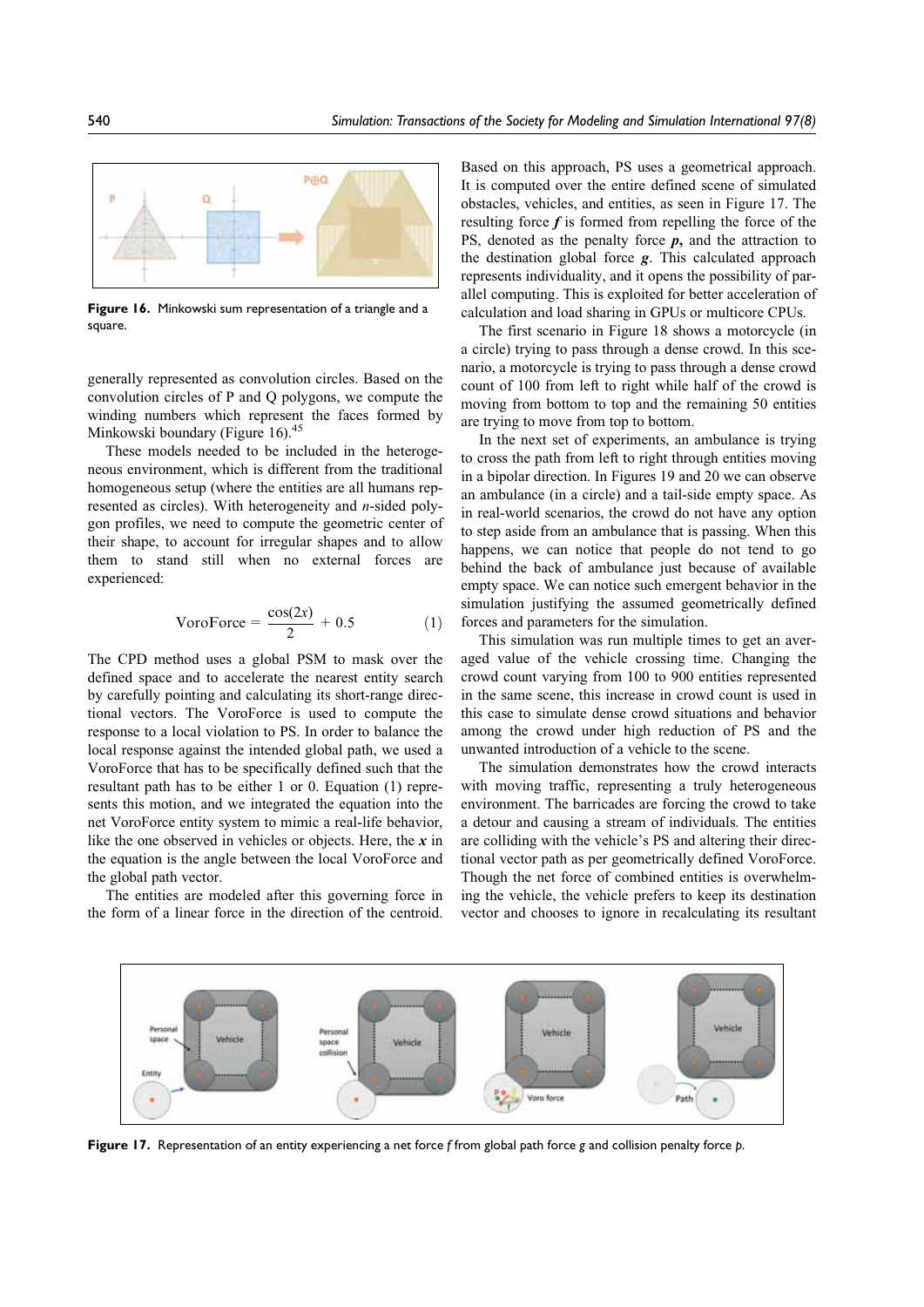

Figure 18. Motorcycle crossing through crowd moving in a bipolar direction.

destination path. Moreover, the entities are in a free flow and choose to favor the resultant VoroForce derived from resulting vectors. This experimental simulation of such a scenario is visually appealing and mimicking a situation akin to real life. This opens the possibility of future opportunities in creating multi-lane traffic junctions and traffic simulations that are highly customizable and scalable.

#### 5. Discussion

The application of our research and its proposed CPD method so far has been the film, gaming, and serious education industries. But safety-critical applications such as civil planning, crowd control, and large-scale event threat assessment stand to benefit the most from dense-crowd simulation research. Our method uses empirically driven parameters to produce visually convincing emergent behavior. We echo our earlier assertion that crowd-path modeling is essentially an exercise in abstraction with no precise microscopic ''ground truth'' to converge on. According to the established wisdom in crowd M&S literature (extensively surveyed in Shi et al.) $46$ , the very concept of datavalidation in the context of crowd simulation is not without its criticism. The first critique comes from fire-safety literature,47 which brings attention to the absence of an international standard for the verification and validation of evacuation models, and that the definition of ''validity'' is itself still ambiguous and can carry different meanings and differing levels of acceptable rigor to different experts in different fields. They argue that the problem is further compounded by the M&S literature's tendency to ''validate'' against data ''outside their original context of use'' (e.g., building evacuation data being used to validate ship or stadium evacuation models). Another critique comes from the field of neurocomputing, $48$  which presented crowd-trajectory data captured in lab settings; and it argues that collision-avoidance methods in general should take empirically captured macroscopic statistical ''truths'' into account when deriving their microscopic model. That is, instead of calibrating some abstract model parameters and ''hoping'' to validate the model by achieving certain



Figure 19. Ambulance trying to pass through 200 entities; tail space caused due to the movement.



Figure 20. Simulation with an ambulance trying to pass through 900 entities.

macroscopic properties that match the statistical data, it is argued that those learned macroscopic truths should be known to the microscopic model beforehand, and thus guaranteeing the desired emergent macroscopic properties. This is a bit too restrictive, in our view, and it encourages a model that departs from the way that actual pedestrians process their surrounding stimuli and make collisionavoidance decisions locally. Their recommended approach means that each virtual pedestrian would have knowledge about the surrounding aggregate dynamics than the real pedestrian entity it supposedly models.

State-of-the-art methods that share our target application of real-time crowd dynamics for film, gaming and education (methods such as WarpDriver, ORCA, RVO, Social Forces, discussed in Section 2) struggle to reproduce believable microscopic effects, particularly in dense bidirectional flow scenarios, due to the emergent lane rigidity or artificial congestion. One of the causes for their artificial congestion is the rigid 1D separation distance between entities. In contrast, CPD models use a compressible 2D area.

## 6. Conclusion

We presented advanced models based on CPD, an agentbased short-range collision-avoidance model for pedestrians in dense crowds. We have shown our model's ability to reproduce visually convincing emergent crowd phenomena that show high congruence to real pedestrian trajectory data. We introduced extensions to the CPD model for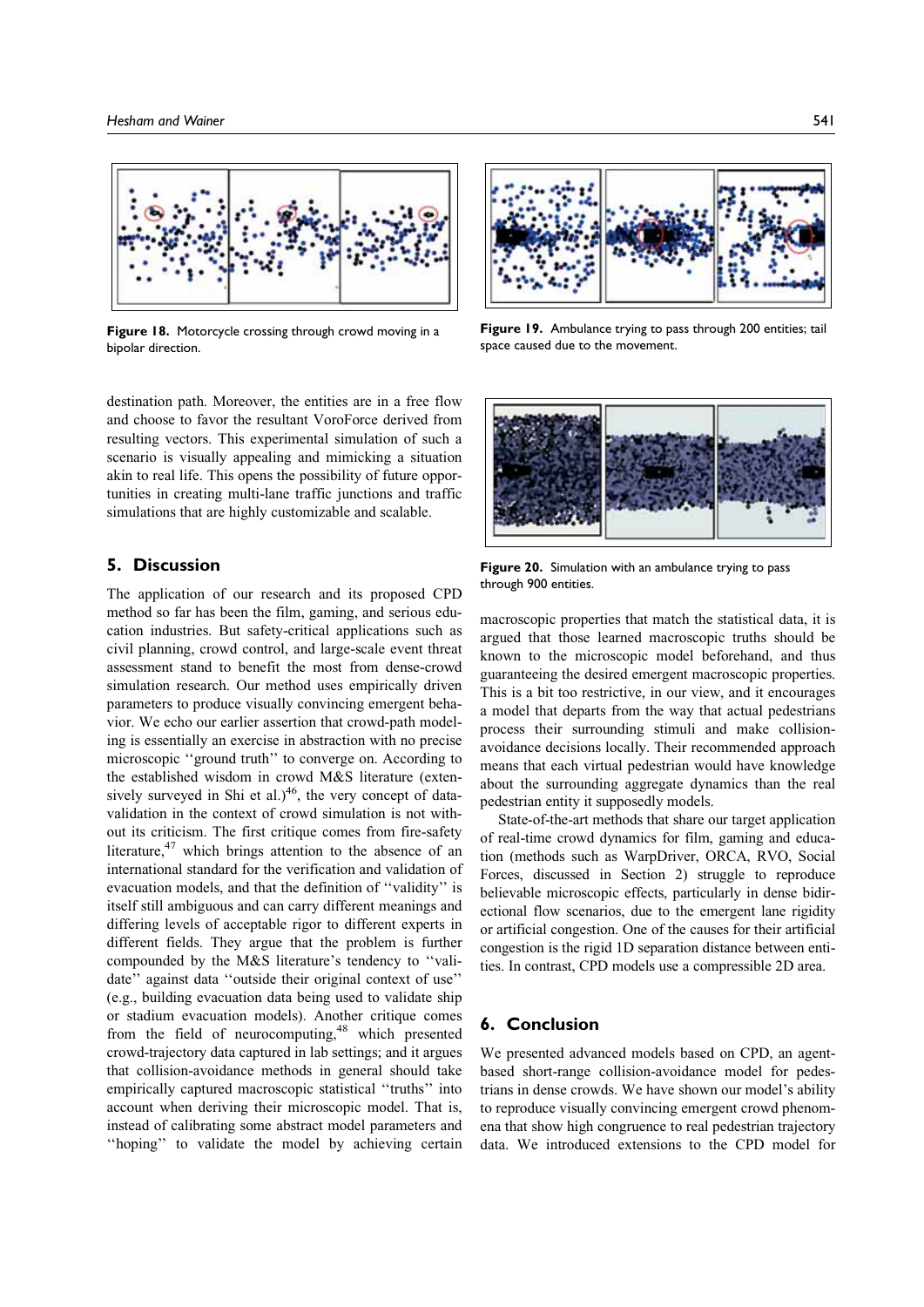crowd modeling and simulation that address the addition of vehicles, motorcycles, and obstacles entities into a single system, making it heterogeneous.<sup>49</sup> We added the Minkowski sum approach, flexibility for adding foreign objects and simulating traffic scenarios. The developed engine displays potential to simulate multiple scenarios of vehicle and crowd interactions. We made use of some of such scenarios and reviewed in-depth analysis on each case while keeping the global variables fixed as per defined geometrically derived variables and global path parameters. The tool used in simulating has the potential for prototyping interactive simulations and cross-platform flexibility.

Our explicit 2D approach to modeling PS meant that it can be edited and modified visually and intuitively (e.g., culling the front of a PS cone for pedestrians distracted on cell phones). Additionally, the PSM computation allows for arbitrary shapes, affording high flexibility of scene walls, obstacles and barrier designs, a favorable property when simulating crowd motion in architectural and urban design contexts. The inherent compressibility of our PS model meant that it accommodates dense scenarios correctly as opposed to existing methods that treat the PS as a rigid 1D separation distance leading to artificial congestion and unnecessary clogging of pathways.

From the simulation results, the vehicles are leaving a trail of empty space upon forward movement which resembles a real-life scenario. Likewise, the simulation results show that upon increasing the density of the crowd, the vehicle's movement is restricted. Based on this result we can determine which are the upper limits of the crowd density that will lead to a traffic jam situation. For future development, gathering more statistical data from real-life events or social experiments will greatly improve the behavioral patterns used in these heterogeneous simulations.

#### Acknowledgements

We thank Moustafa H. Fouad and the Molecular Imaging Probes and Radiochemistry Lab at the University of Ottawa Heart Institute for their insights regarding the physiological origins of PS; M. Van Schyndel, S. Janapalli, Princy, Walter Aburime, Ziyad Rabeh, and Shashi Bhushan developed some of the models presented.

#### Funding

The author(s) disclosed receipt of the following financial support for the research, authorship, and/or publication of this article: This research was partially supported by NSERC.

## ORCID iD

Gabriel Wainer **b** https://orcid.org/0000-0003-3366-9184

## **References**

1. Duives DC, Daamen W and Hoogendoorn SP. State-of-the-art crowd motion simulation models. Transp Res Part C Emerging Technol 2013; 37: 193–209.

- 2. Treuille A, Cooper S and Popovic´ Z. Continuum crowds. ACM Trans Graphics 2006; 25: 1160–1168.
- 3. Preschl IASZ. Evacuation Capacity of Door Openings in Panic Situations. Bouw 1971; 26: 62–67.
- 4. Smith RA. Volume flow rates of densely packed crowds. In: Smith RA and JF Dickie JF (eds) Engineering for crowd safety. Amsterdam: Elsevier, 1993, pp.313-319.
- 5. Hughes RL. The flow of human crowds. Annu Rev Fluid Mech 2003; 35: 169–182.
- 6. Bradley GE. A proposed mathematical model for computer prediction of crowd movements and their associated risks. International Conference on Engineering for Crowd Safety. London, UK. 1993.
- 7. Kisko TM, Francis RL and Nobel CR. Evacnet4 user's guide, University of Florida, 1998.
- 8. Tashrifullahi SA and Hassanain MA. A simulation model for emergency evacuation time of a library facility using EVACNET4. Structural Survey 2013; 31: 75–92.
- 9. Jasika N, Alispahic N, Elma A, et al. Dijkstra's shortest path algorithm serial and parallel execution performance analysis. In: 35th international convention on information and communication technology, electronics and microelectronics, Opatija, Croatia, 2012.
- 10. Chinneck JW. Practical optimization: a gentle introduction. 2004. https://www.optimization101.org/
- 11. Neumann JV and Burks A. Theory of self-reproducing automata. Urbana: University of Illinois Press, 1966.
- 12. Vihas C, Georgoudas I and Sirakoulis G. Cellular automata incorporating follow-the-leader principles to model crowd dynamics. J Cell Autom 2013; 8: 333–346.
- 13. Was J, Lubas R and Mysliwiec W. Proxemics in discrete simulation of evacuation. Lec Notes Comput Sci 2012; 7495: 768–775.
- 14. Ji X, Zhou X and Ran B. A cell-based study on pedestrian acceleration and overtaking in a transfer station corridor. Physica A 2013; 392: 1828–1839.
- 15. Masuda T, Nishinari K and Schadschneider A. Cellular automaton approach to arching in two-dimensional granular media. Lec Notes Comput Sci 2014; 8751: 310–319.
- 16. Bandini S, Manzoni S and Vizzari G. Crowd modeling and simulation. In: Recent advances in design and decision support systems in architecture and urban planning. Dordrecht: Kluwer Academic Publishers, Springer, 2004, pp.161–175.
- 17. Wainer G. Discrete-event modeling and simulation: a practitioner's approach. Boca Raton, FL: CRC Press, 2009.
- 18. Al-Habashna A and Wainer G. Modeling pedestrian behavior with Cell-DEVS: theory and applications. *J Simul* 2016; 92: 117–139.
- 19. Van Schyndel M, Hesham O, Wainer G, et al. Crowd modeling in the Sun Life building. In: proceedings of SimAUD, London, UK, 2016.
- 20. Helbing D and Molnár P. Social force model for pedestrian dynamics. Phys Rev E 1995; 51: 4282–4286.
- 21. Helbing D, Farkas I and Vicsek T. Simulating dynamical features of escape panic. Nature 2000; 487–490.
- 22. Klügl F and Rindsfüser G. Large-scale agent-based pedestrian simulation: multiagent system technologies. In: Robotics research, Springer, 2007, pp.145–156.